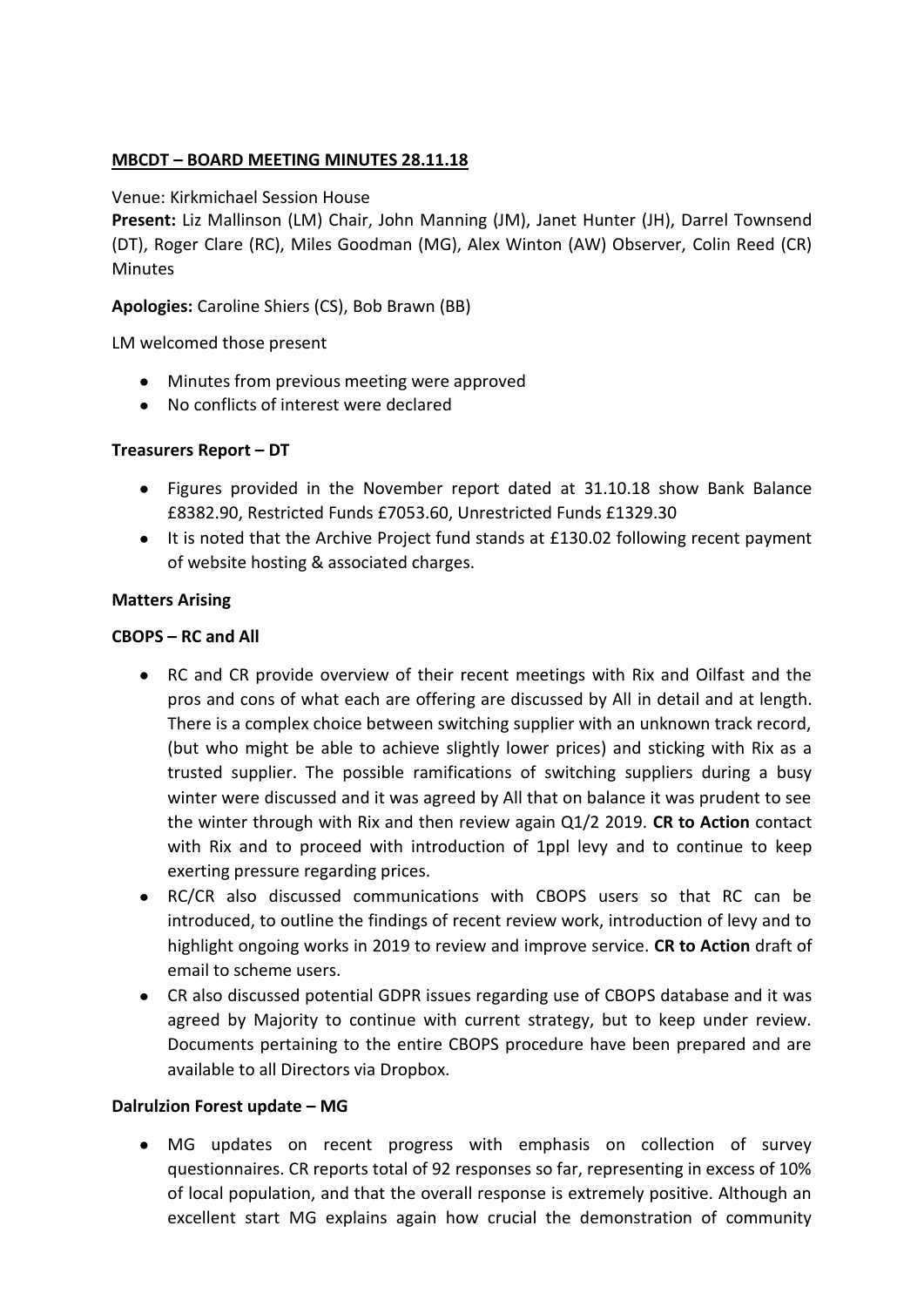support is with CAT applications and that the Trust should be looking to at least double the responses received so far. Various means of reaching the public are suggested including door to door activity, social events at pubs & village halls, upcoming Timebank event, etc. General discussion by All regarding key stakeholders who might be able to offer letters of support and/or practical support.

- Discussed by All was the support that all Directors can give MG in helping to drive this project forward and to help spread the workload. JH volunteers to assist wherever it might be most appropriate/required.
- Discussion by All regarding a recent visual check of the forest planting against the planting plans that FES have supplied and that it appears these plans might not represent the true picture. MG believes that any such discrepancies would be picked up at valuation stage. MG also highlights that the Dalrulzion Roundhouses are under consideration to be included in the new tranche of Cateran Eco Museum locations.

## **Archive Website Income Generation Proposals - CR**

CR seeks approval to commence with the first recommendations included in the recent paper prepared for the Board. First steps will look at saving money on current provision, liaising with Community Sites in order to start works on improving website visibility and exploring options to add Donation facility to website. Agreed by All. CR stresses that no major changes or works will be undertaken without first seeking further agreement.

#### **Timebank update – CR**

CR outlines communication from Cat Mackay regarding plans to bring Timebank into Mount Blair area in 2019 via Open Evening and subsequent Drop In Session & associated activities. The Trust will be able to help support and publicise such activities and **CR to Action** follow up with Cat in order to start arrangements.

#### **HEAT Project update – CR**

CR reports no update provided. MG believes an Energy Fair event is planned for Kirkmichael Village Hall March  $1<sup>st</sup>$  2019 – CR to Action confirmation and to seek to attend on behalf of CBOPS.

#### **Directors Roles 2019 – LM**

LM discusses the roles of each Director present for the following year and the projects for which each are responsible. LM also reminds All of the importance of new recruitment to the Board and reinforces that it will be a collective objective for 2019 to attend to this issue.

#### **Spittal Update – All**

DT and CR both report on recent updates. It is believed that a decision on the current Planning Application by CPA is imminent but this is not confirmed. Group discussion follows regarding lines of responsibility between PKC and CNPA Planning Enforcement Officers regarding the ongoing deterioration of the site and JH volunteers to try and seek some clarity on this issue from within CNPA.